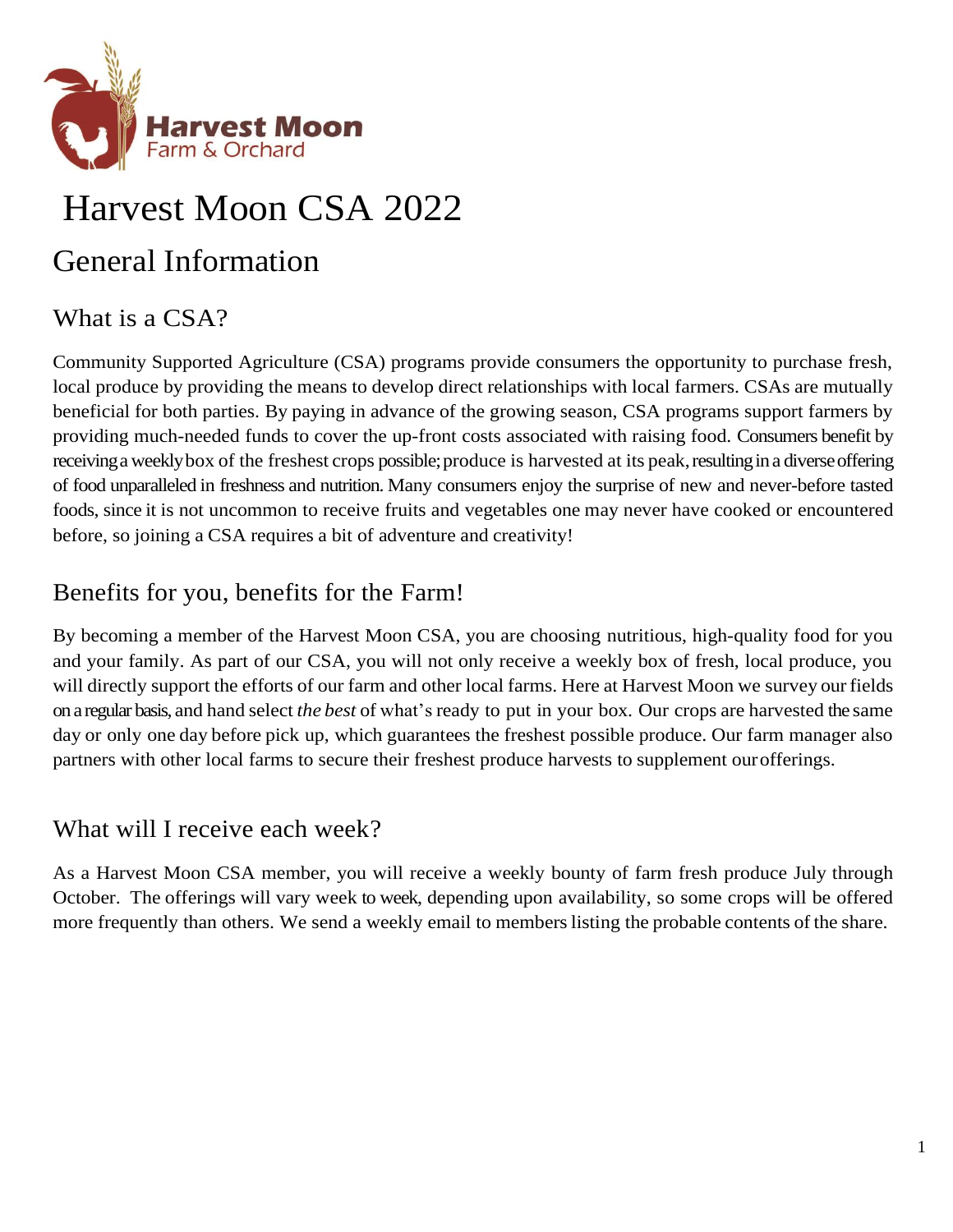

# What's in a Harvest Moon CSA box?

Below is chart highlighting examples of fruits and vegetables you can expect to see in your share each month. For reference, a half bushel box will contain approximately seven to nine items weekly. We may occasionally include a carton of our farm fresh eggs or even fresh pressed cider in your share, based on season and availability.

| <b>July</b>          | <b>August</b>       | <b>September</b> | <b>October</b>     |
|----------------------|---------------------|------------------|--------------------|
| <b>Basil</b>         | <b>Basil</b>        | Acorn Squash     | Acorn Squash       |
| <b>Beets</b>         | <b>Beets</b>        | Apple Cider      | Apple Cider        |
| <b>Bok Choy</b>      | Carrots             | Apples           | Apples             |
| Carrots              | Celery              | <b>Beets</b>     | <b>Beets</b>       |
| Celery               | Corn                | <b>Broccoli</b>  | <b>Bok Choy</b>    |
| Cucumbers            | Cucumbers           | Carnival Squash  | <b>Broccoli</b>    |
| Eggplant             | Eggplant            | Cauliflower      | Carnival Squash    |
| Garlic               | Garlic              | Corn             | Cauliflower        |
| Kale                 | Lettuces            | Delicata Squash  | Corn               |
| Lettuce              | Melons              | Eggplant         | Delicata Squash    |
| Peppers              | <b>Nectarines</b>   | Garlic           | Garlic             |
| Radishes             | Onions              | Kale             | Kale               |
| Spinach              | Peaches             | Lettuces         | Lettuces           |
| <b>Spring Onions</b> | Peppers             | Onions           | Onions             |
| <b>String Beans</b>  | <b>String Beans</b> | Pears            | Potatoes           |
| <b>Swiss Chard</b>   | Tomatoes            | Peppers          | Spaghetti Squash   |
| Turnips              | Turnips             | Potatoes         | Spinach            |
| Zucchini             | Zucchini            | Spaghetti Squash | <b>Swiss Chard</b> |
|                      |                     | Tomatoes         | Tomatoes           |



Example of items in an early July, half share box: carrots, lettuce, spinach, bok choy, kale, radishes, garlic, eggs.

\*Early season boxes contain more greens and as the season progresses, members can expect an increase in variety.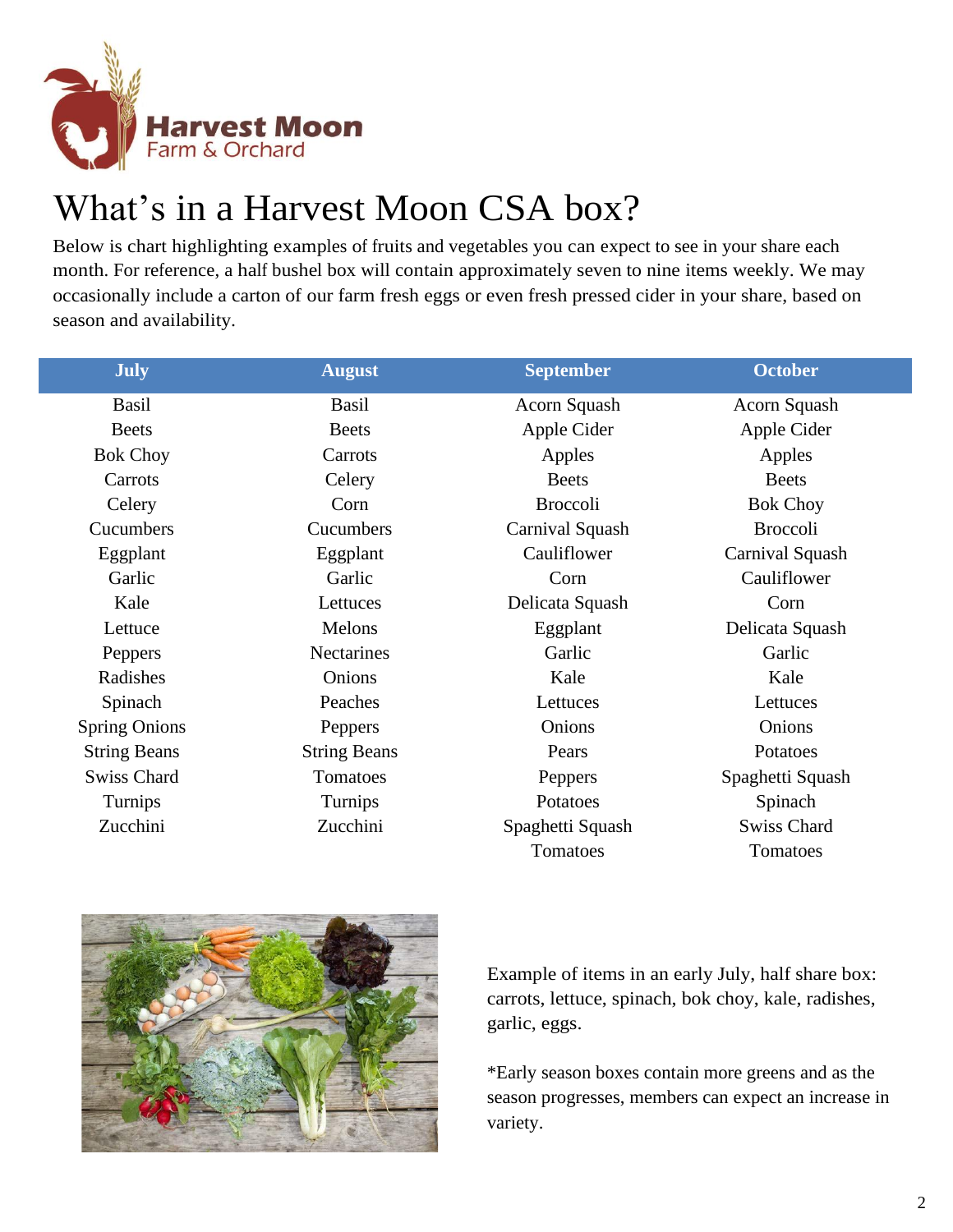

# Harvest Moon 2022 CSA Add-On Shares

New York State Craft Beer Share

New for 2022 is our inaugural New York State Craft Beer Share! We are so excited to offer this brand new program to our CSA members this year. Each week, members will receive a four pack of 16oz cans of craft beer from one of a growing number of excellent, small operation breweries located throughout New York and the Hudson Valley Region. Some examples are Dutchess Ales of Wassaic, Barrier Brewing Co. of Oceanside, Common Roots Brewing Co. of South Glens Falls, Interboro Spirits & Ales of Brooklyn and Sloop Brewery of Fishkill to name a notable few.

## Milk Share

Ronnybrook Dairy Farm provides Harvest Moon with fresh, weekly milk deliveries and we are pleased to offer a milk share program to go along with our CSA. Located in Ancramdale, New York, Ronnybrook Dairy boasts cows that are grass fed and hormone free, resulting in a very high-quality milk. Their milk is non-homogenized and is pasteurized at the lowest temperature allowed (170°), keeping it safe but at the same time, preventing over-processing.

### Cheese Share

Our cheese share features cheeses that all hail from New York's Hudson Valley. Every week, members will receive a different type of cheese from one of several NYS farms, all offering a delicious assortment of soft, medium, and hard cheese textures, and crafted from cow, goat and sheep's milk. Cheeses are individually packaged and range from 4 to 8 ounces per package. Members can expect to receive one package per week.

# Beef/Turkey Share

We raise Red Devon cattle and bronze breasted turkeys on our sister farm, located 60 miles upstate from Harvest Moon in Hillsdale, New York. Our cattle and turkeys are raised entirely outdoors and roam freely across 1000 acres of open pasture. Eating grass all their lives, our animals have access to a rich and bio-diverse diet that builds stronger, healthier, stress-free animals with superior immune systems. The result? Meat of unparalleled quality, taste and nutritional value. We are offering one pound packages of ground beef or turkey for the 13 and 18 week shares.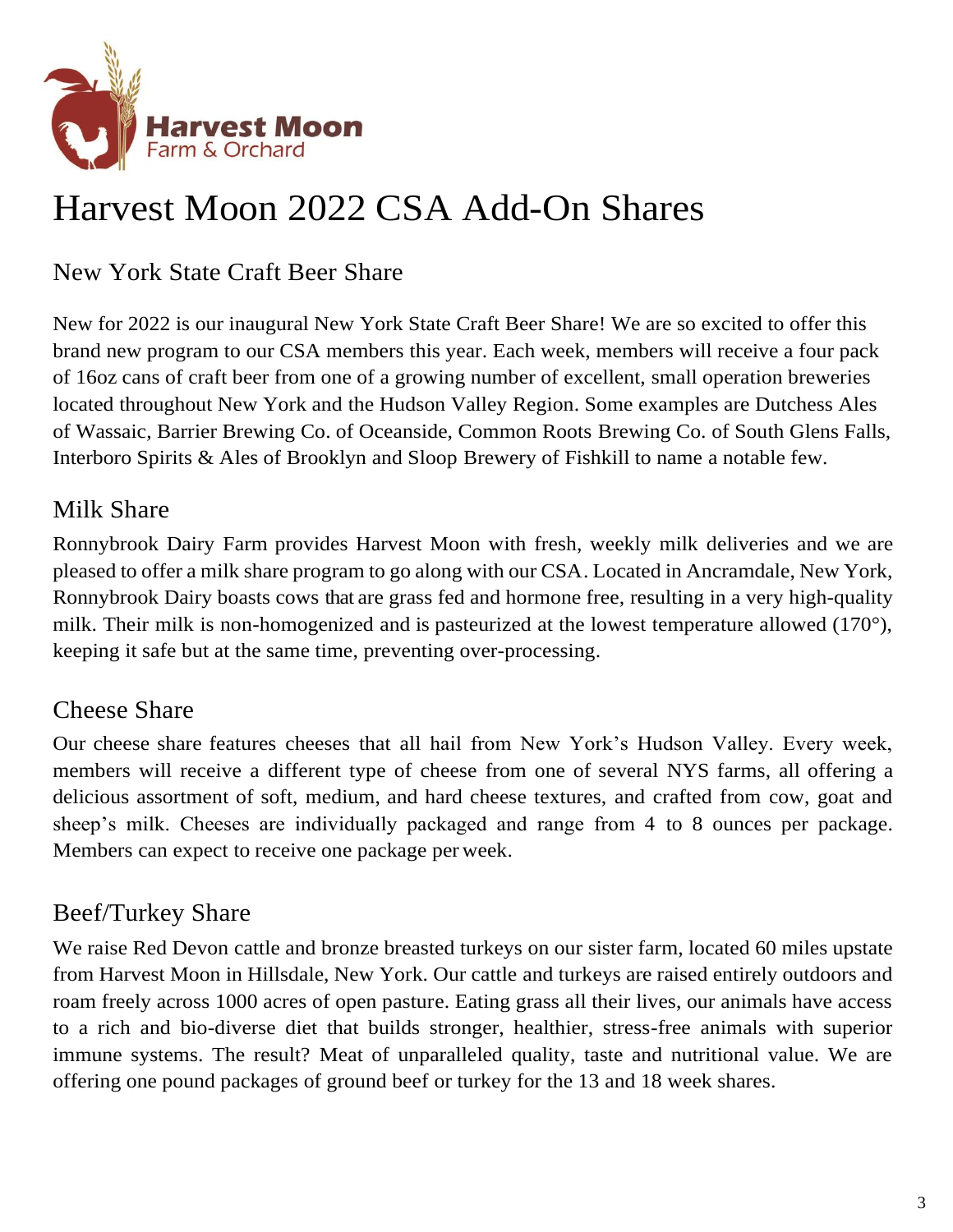

# Harvest Moon 2022 CSA Add-On Shares (continued)

### Flower Share

We offer a 12-week flower share that provides members with the opportunity to add lovely, locally grown fresh flowers to their weekly share! Each week you will receive one seasonal bouquet featuring the freshest cut stems from our good friends Luke and Jenny at Tiny Hearts Farm located in Copake, New York. From zinnias to sunflowers, snapdragons to cosmos, and everything in between, Tiny Hearts will grace your share with an exciting array of seasonal blooms over the course of the season.

### Bread Share

Added in 2021, our fresh bread share has proven to be a success and will be available again this year! This share is offered to you via Bread Alone Bakery, a family-owned, values-driven organic bakery based upstate in Lake Katrine, New York. Bread Alone has been baking organic bread since 1983 and we're so pleased to be able to offer their delicious bread to our valued CSA members each week.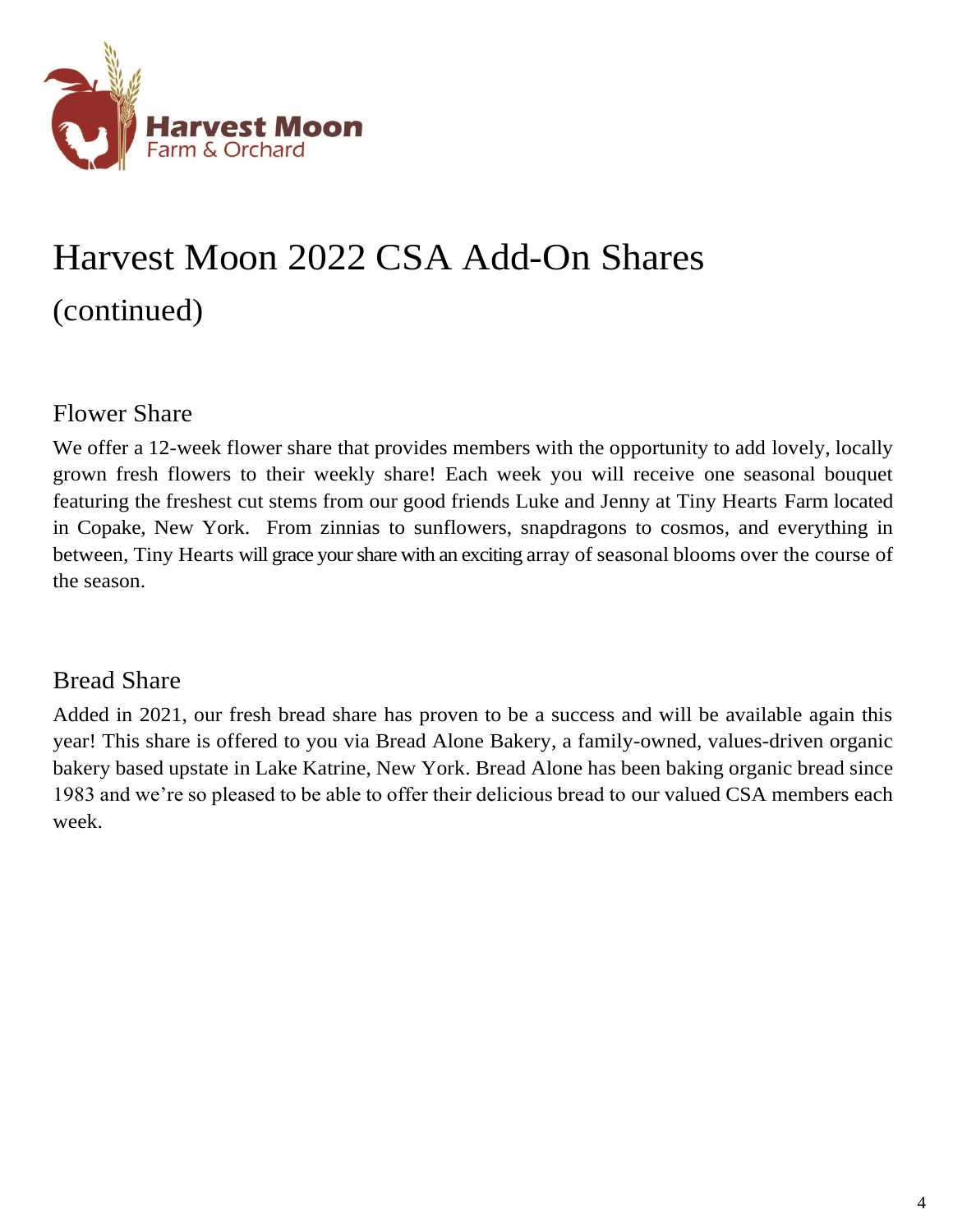

# Harvest Moon CSA 2022 Application First CSA Pick Up Thursday, June 30, 2022

Please complete this form and drop off in person at our store. Please have payment ready at time of application drop-off (cash or credit card **ONLY**). If you have any questions, feel free to call us at (914) 485-1210, or email us at [harvestmooncsa@gmail.com.](mailto:harvestmooncsa@gmail.com)

| First Name: 1000 million and 1000 million and 1000 million and 1000 million and 1000 million and 1000 million and 1000 million and 1000 million and 1000 million and 1000 million and 1000 million and 1000 million and 1000 m |                                                                                                                                                                                                                                      |
|--------------------------------------------------------------------------------------------------------------------------------------------------------------------------------------------------------------------------------|--------------------------------------------------------------------------------------------------------------------------------------------------------------------------------------------------------------------------------------|
|                                                                                                                                                                                                                                |                                                                                                                                                                                                                                      |
|                                                                                                                                                                                                                                | Address: <u>and the contract of the contract of the contract of the contract of the contract of the contract of the contract of the contract of the contract of the contract of the contract of the contract of the contract of </u> |
|                                                                                                                                                                                                                                |                                                                                                                                                                                                                                      |
|                                                                                                                                                                                                                                | State:                                                                                                                                                                                                                               |
|                                                                                                                                                                                                                                |                                                                                                                                                                                                                                      |
|                                                                                                                                                                                                                                |                                                                                                                                                                                                                                      |
| Zip Code: 2000 Code:                                                                                                                                                                                                           |                                                                                                                                                                                                                                      |
|                                                                                                                                                                                                                                |                                                                                                                                                                                                                                      |
| Home Phone: 1988                                                                                                                                                                                                               | Cell Phone: 2008                                                                                                                                                                                                                     |
|                                                                                                                                                                                                                                |                                                                                                                                                                                                                                      |
|                                                                                                                                                                                                                                | Primary Email: and a state of the contract of the contract of the contract of the contract of the contract of the contract of the contract of the contract of the contract of the contract of the contract of the contract of        |
|                                                                                                                                                                                                                                |                                                                                                                                                                                                                                      |
|                                                                                                                                                                                                                                |                                                                                                                                                                                                                                      |
|                                                                                                                                                                                                                                | Secondary Email: <u>Contract Communication</u> and Communication and Communication and Communication and Communication                                                                                                               |
|                                                                                                                                                                                                                                |                                                                                                                                                                                                                                      |

Check here if you were a member of our 2021 CSA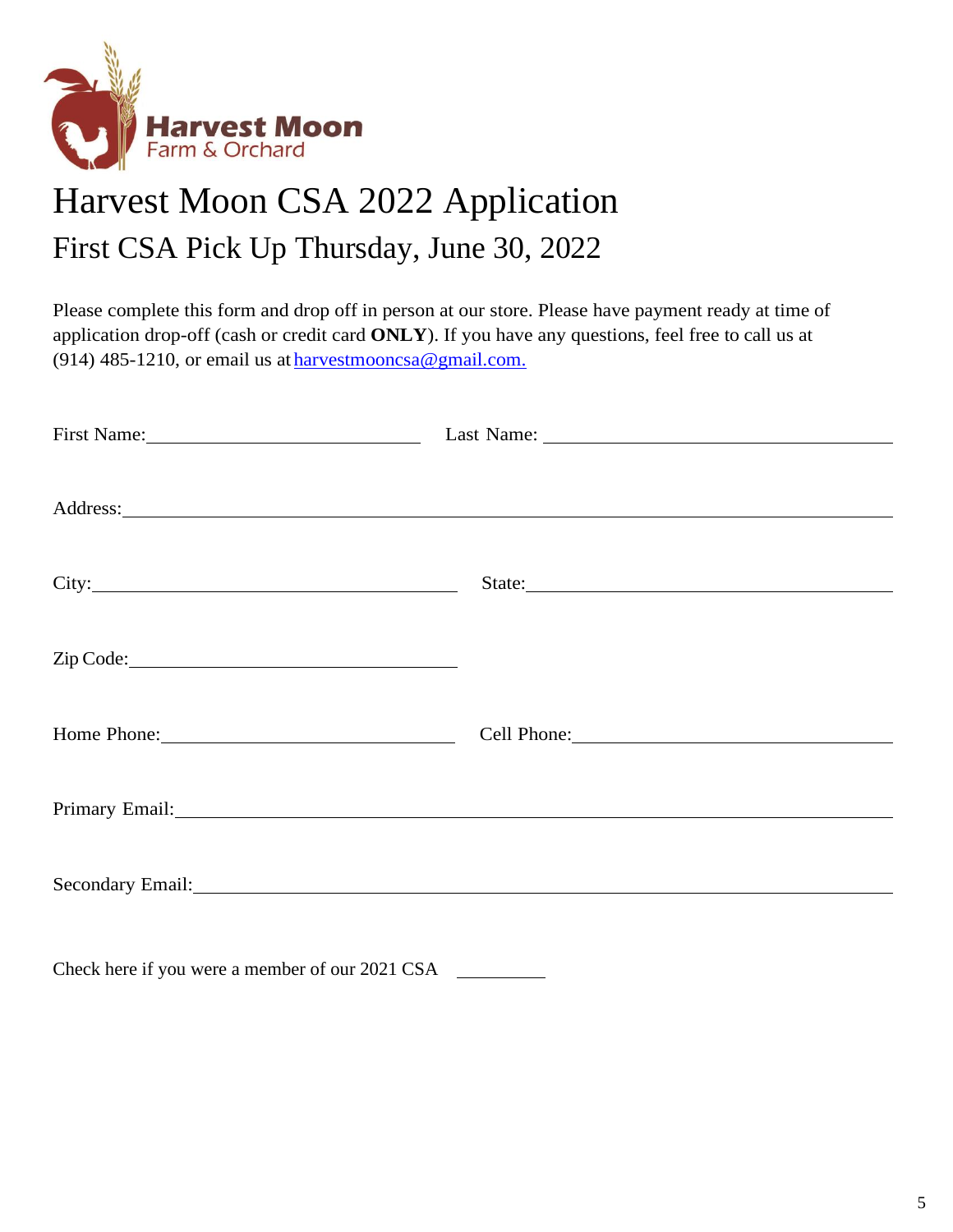

# Harvest Moon CSA 2022 Application (Continued) CSA Agreement

I would like to participate in the Harvest Moon Farm and Orchard CSA program for the 2022 season. I understand there are both risks and rewards for each season: weather and factors beyond Harvest Moon Farm and Orchard's control may result in lighter harvests than previous harvests as well as the shortage or absence of some of the crops listed. I understand that after the first share pickup, my share is non-refundable. Completing this application does not guarantee membership, shares are given on a first-come, first-served basis.

Signature: Date: Date:

### **Here at Harvest Moon, we use organic practices for vegetables grown on our Farm whenever possible, along with ecologically and environmentally conscious techniques for maintaining our fruit crops.**

#### **Seasonal Produce Shares:** (Check one)

A half bushel box/share feeds a family of four, where a full bushel box/share feeds a family of 6+. It also depends on your love and use for produce!

13 Week Season June 30 – Sept 22 – Half Bushel Box \$365.00

13 Week Season June 30 – Sept 22 – Full Bushel Box \$650.00

18 Week Season June 30 – Oct 27 – Half Bushel Box \$500.00

18 Week Season June 30 – Oct 27 – Full Bushel Box \$900.00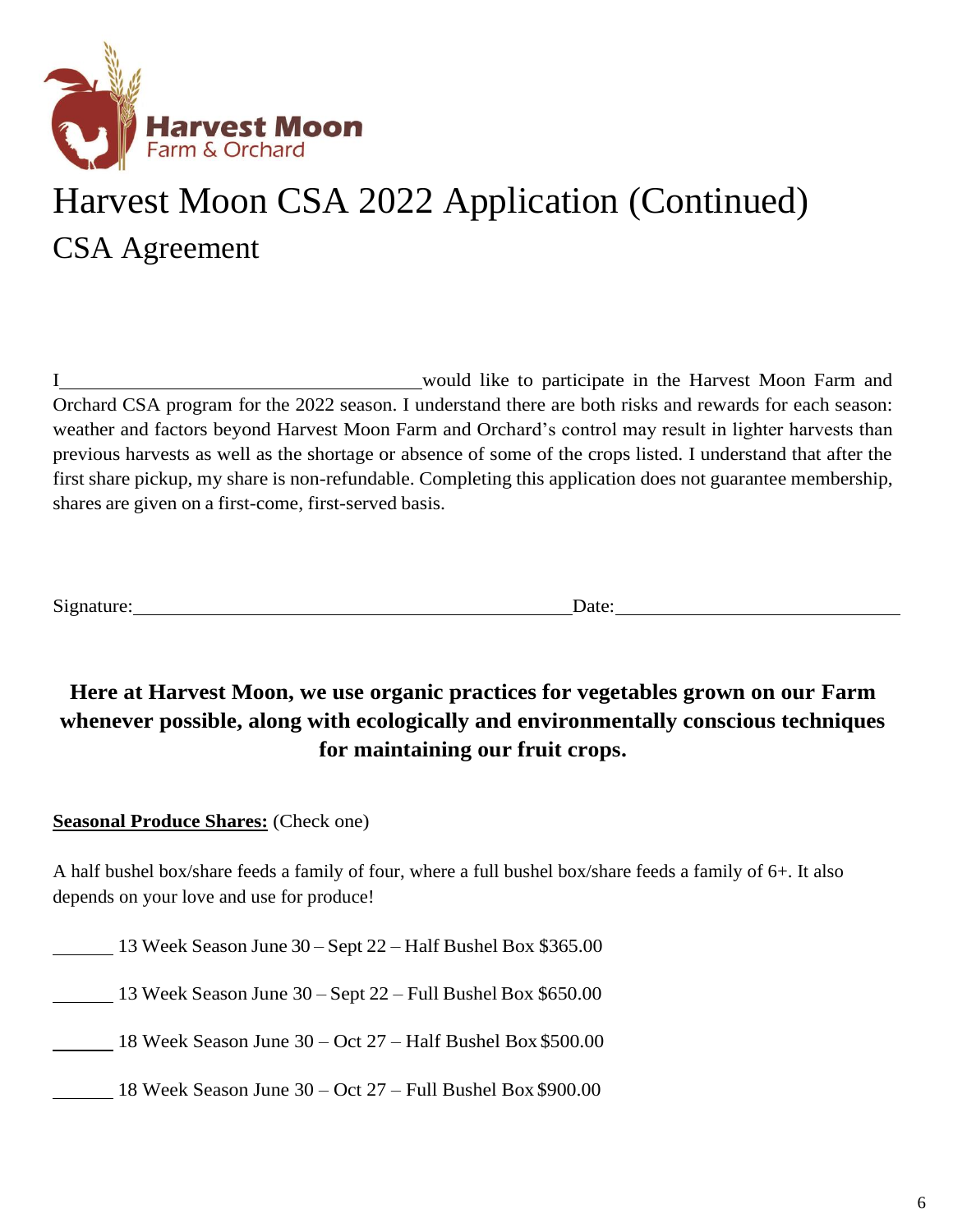

# Add-On Shares

**Milk Share** (Please circle type and indicate amount of share desired)

| 13 Week Season June 30 – Sept 22                             | 18 Week Season June 30 – Oct 27                              |  |
|--------------------------------------------------------------|--------------------------------------------------------------|--|
| $\frac{1}{2}$ One (1) quart* Whole/Low Fat - \$39.00         | $\frac{1}{2}$ One (1) quart* Whole/Low Fat - \$54.00         |  |
| $\frac{1}{2}$ One (1) quart* Chocolate - \$52.00             | $\frac{1}{2}$ One (1) quart* Chocolate - \$72.00             |  |
| One (1) $\frac{1}{2}$ gal Whole/Low Fat - \$59.00            | One (1) $\frac{1}{2}$ gal Whole/Low Fat - \$81.00            |  |
| <b>Convergence</b> (1) $\frac{1}{2}$ gal Chocolate - \$72.00 | <b>Convergence</b> (1) $\frac{1}{2}$ gal Chocolate - \$99.00 |  |
| <b>Plus</b> Quart Milk Bottle Deposit - \$26.00*             | <b>Plus</b> Quart Milk Bottle Deposit - *\$36.00*            |  |

*\*The milk bottle deposit will be charged at signup. We will refund \$2 for each QUART bottle returned to us*

#### **Cheese Share**

#### **13 or 18 Week (see dates above)**

- $\frac{13 \text{ week } $160.00 \text{ (1 pkg cheese/wk)}}{2 \text{44}}$
- $\frac{18}{220.00}$  (1 pkg cheese/wk)

#### **HM Farm-Raised Meat Share**

#### **13 or 18 Week (see dates above)**

 $\qquad$  13 Week \$100.00 (1 pkg ground/wk) \_\_\_\_\_18 Week \$135.00 (1lb. pkg ground/wk)

### **NYS Craft Beer Share**

#### **13 or 18 Week (see dates above)**

 $\frac{13 \text{ week } $210.00 (4 \text{ pack}/\text{wk})}{210.00 (4 \text{ pack}/\text{wk})}$ 

\_\_\_\_\_18 Week \$275.00 (4 pack/wk)

**Flower Share**

### **12 Week (July 7 – Sept 22)**

\_\_\_\_\_12 Week \$360.00 (1 bouquet/wk)

**Bread Share** (sliced only)

#### **13 or 18 Week (see dates above)**

 *Sourdough* \_\_\_\_\_13wk \$84.50\_\_\_\_18wk \$117.00

 *Whole Wheat Sourdough* \_\_\_\_\_13Wk \$84.50\_\_\_\_18wk \$117.00

Grand Total: \$

**WE THANK YOU FOR YOUR SUPPORT!**